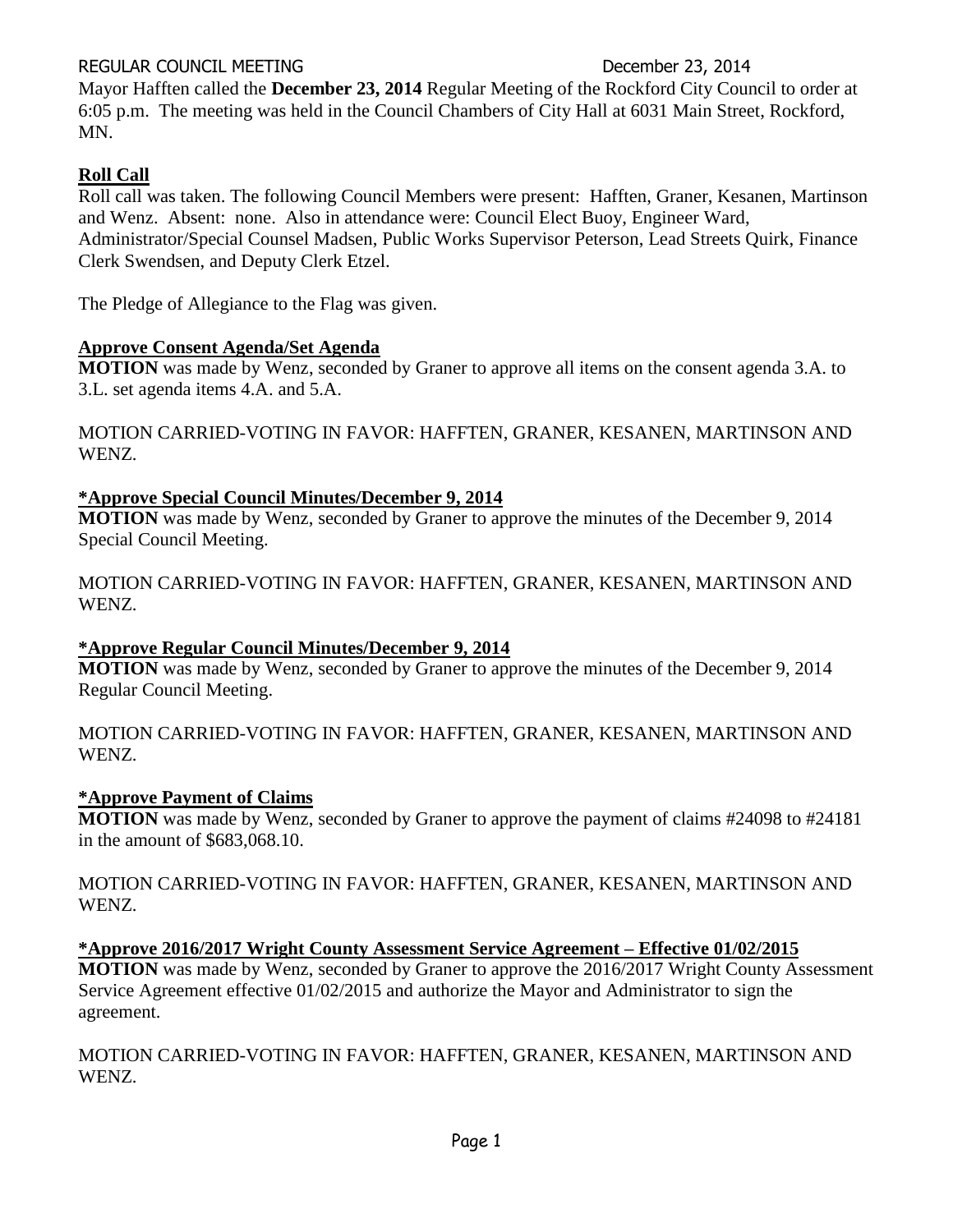### **\*Approve 2015 Animal Humane Society Agreement**

**MOTION** was made by Wenz, seconded by Graner to approve the 2015 Animal Humane Society Agreement and authorize the Mayor to sign the agreement.

MOTION CARRIED-VOTING IN FAVOR: HAFFTEN, GRANER, KESANEN, MARTINSON AND WENZ.

# **\*Resolution #14-59/Preliminary/Final Plat at 9061 Woodhill Drive and Outlot A**

**MOTION** was made by Wenz, seconded by Graner to approve Resolution #14-59 approving the preliminary and final plat for Woodhill Ridge 4<sup>th</sup> Addition.

MOTION CARRIED-VOTING IN FAVOR: HAFFTEN, GRANER, KESANEN, MARTINSON AND WENZ.

# **\*Resolution #14-60/Conditional Use Permit for a Structure at Riverside Park/8220 Elm St**

**MOTION** was made by Wenz, seconded by Graner to approve Resolution #14-60 approving the conditional use permit to allow construction of a shelter to be located at Riverside Park/8220 Elm Street with the conditions listed.

MOTION CARRIED-VOTING IN FAVOR: HAFFTEN, GRANER, KESANEN, MARTINSON AND WENZ.

# **\*2015 IT Service Agreement – COPO and LogicNet**

**MOTION** was made by Wenz, seconded by Graner to approve the 2015 IT Service Agreement with COPO and Logic Net and authorize the Mayor and Administrator to sign the agreement

MOTION CARRIED-VOTING IN FAVOR: HAFFTEN, GRANER, KESANEN, MARTINSON AND WENZ.

# **\*Resolution #14-61/Approve 2015 Special Funds and Enterprise Fund Budgets**

**MOTION** was made by Wenz, seconded by Graner to approve Resolution #14-61 adopting the 2015 special fund and 2015 enterprise fund budgets.

MOTION CARRIED-VOTING IN FAVOR: HAFFTEN, GRANER, KESANEN, MARTINSON AND WENZ.

### **\*Rockford City Center Mall – Lighting Change Order**

**MOTION** was made by Wenz, seconded by Graner to approve a lighting change order in the amount of \$5,606 for the Rockford City Center Mall façade project.

# MOTION CARRIED-VOTING IN FAVOR: HAFFTEN, GRANER, KESANEN, MARTINSON AND WENZ.

### **\*Accept Purchase Agreement from Select Senior Housing**

**MOTION** was made by Wenz, seconded by Graner to approve a purchase agreement with Select Senior Housing to purchase vacant land at the Rockford City Center Mall for \$500,000 and authorized the Mayor and Administrator to sign the agreement.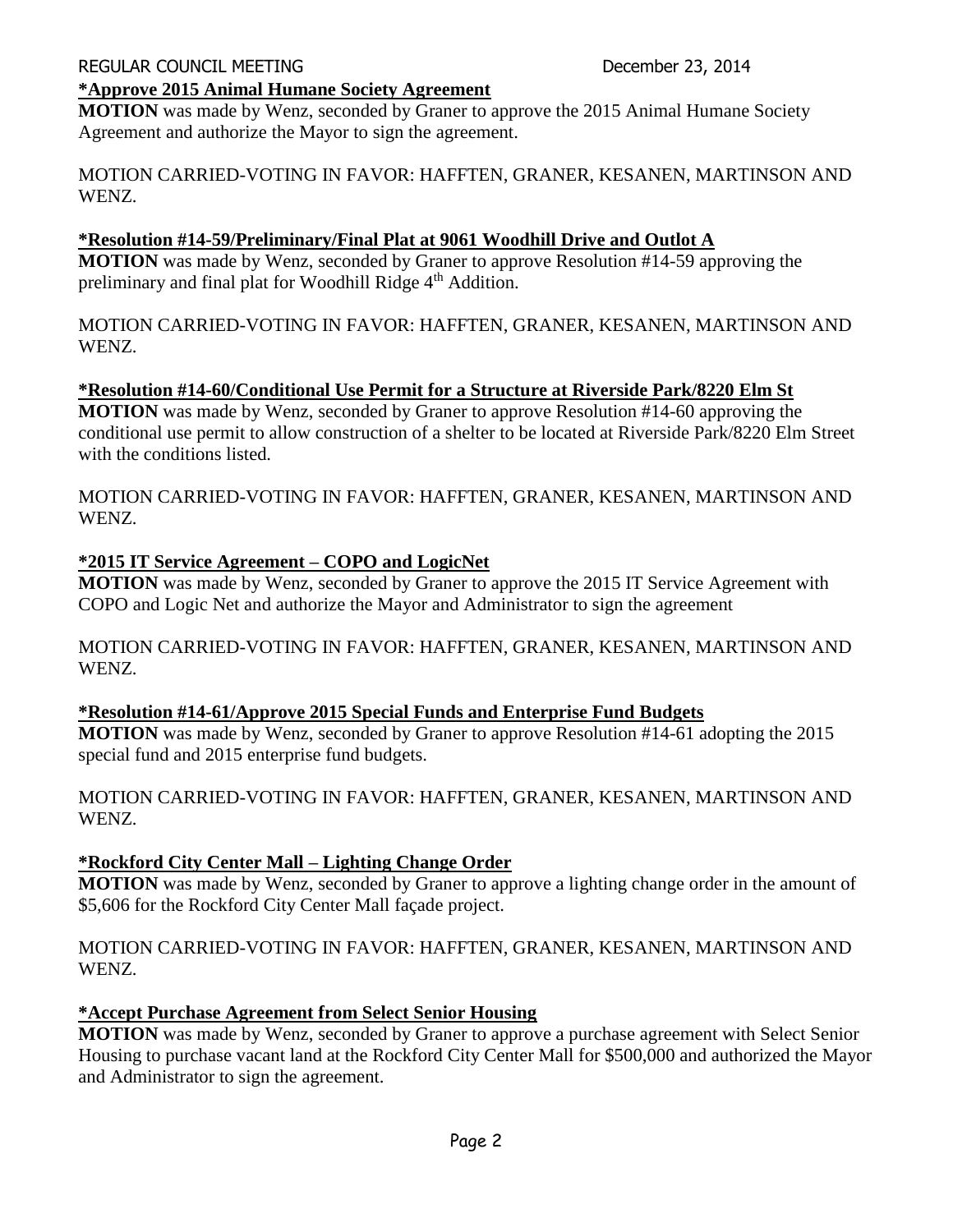REGULAR COUNCIL MEETING **December 23, 2014** 

MOTION CARRIED-VOTING IN FAVOR: HAFFTEN, GRANER, KESANEN, MARTINSON AND WENZ.

# **\*Approve 2015 Employee Wages**

**MOTION** was made by Wenz, seconded by Graner to approve the 2015 Employee Wages.

MOTION CARRIED-VOTING IN FAVOR: HAFFTEN, GRANER, KESANEN, MARTINSON AND WENZ.

# **Riverside Park Shelter/RFP's for Architect**

Staff received two quotes for the architectural design of the shelter at Riverside Park. Both architects propose similar approaches and final products, and both agree that their comparisons are fair and accurate.

Tim O'Brien, a local architect, provided a quote that includes structural engineering, mechanical and electric engineering and architectural services totaling \$13,900.

Stephen Binek, architect from Plymouth, has provided a quote that also included the structural, mechanical and electric engineering and architectural services totaling \$9,480.

Administrator Madsen did contact Mr. O'Brien to offer him an opportunity to lower his quote based on the quote from Mr. Binek. Mr. O'Brien stated that he is unable to do so based upon his costs for the project. He also stated that he did the mall project at below-market rate to help the City out, and hoped the Council would approve his quote based upon his past flexibility and support for city projects.

Engineer Ward stated there will be additional costs for the soil borings if existing data is not sufficient.

The difference between the two architects is \$4,420. The Council discussed both architects' bids and agreed to hire Stephen Binek from Architecture & Design at the price quoted.

Administrator Madsen will meet with the shelter committee and Mr. Binek to discuss the project.

**MOTION** was made by Martinson, seconded by Wenz to hire Architecture & Design to design the new shelter in Riverside Park as described in the bid at a cost not to exceed \$9,480.00

MOTION CARRIED-VOTING IN FAVOR: HAFFTEN, GRANER, KESANEN, MARTINSON AND WENZ.

# **Resolution #14-62/2015 Workers Compensation**

The City approves Workers Compensation coverage each year. At the last meeting Council questions whether people serving on some Boards or Commissions should be covered under the city's worker's compensation coverage through the League of Minnesota Cities.

Council discussed the cost and need for coverage since most Boards and Commissions are not usually covered. After weighing all the information, the council decided to provide the coverage to cover Boards and Commissions for an annual cost of \$116.

**MOTION** was made by Martinson, seconded by Graner to approver Resolution #14-62 approving 2015 Worker's Compensation Insurance and Excess Liability Insurance Coverage, and authorize the